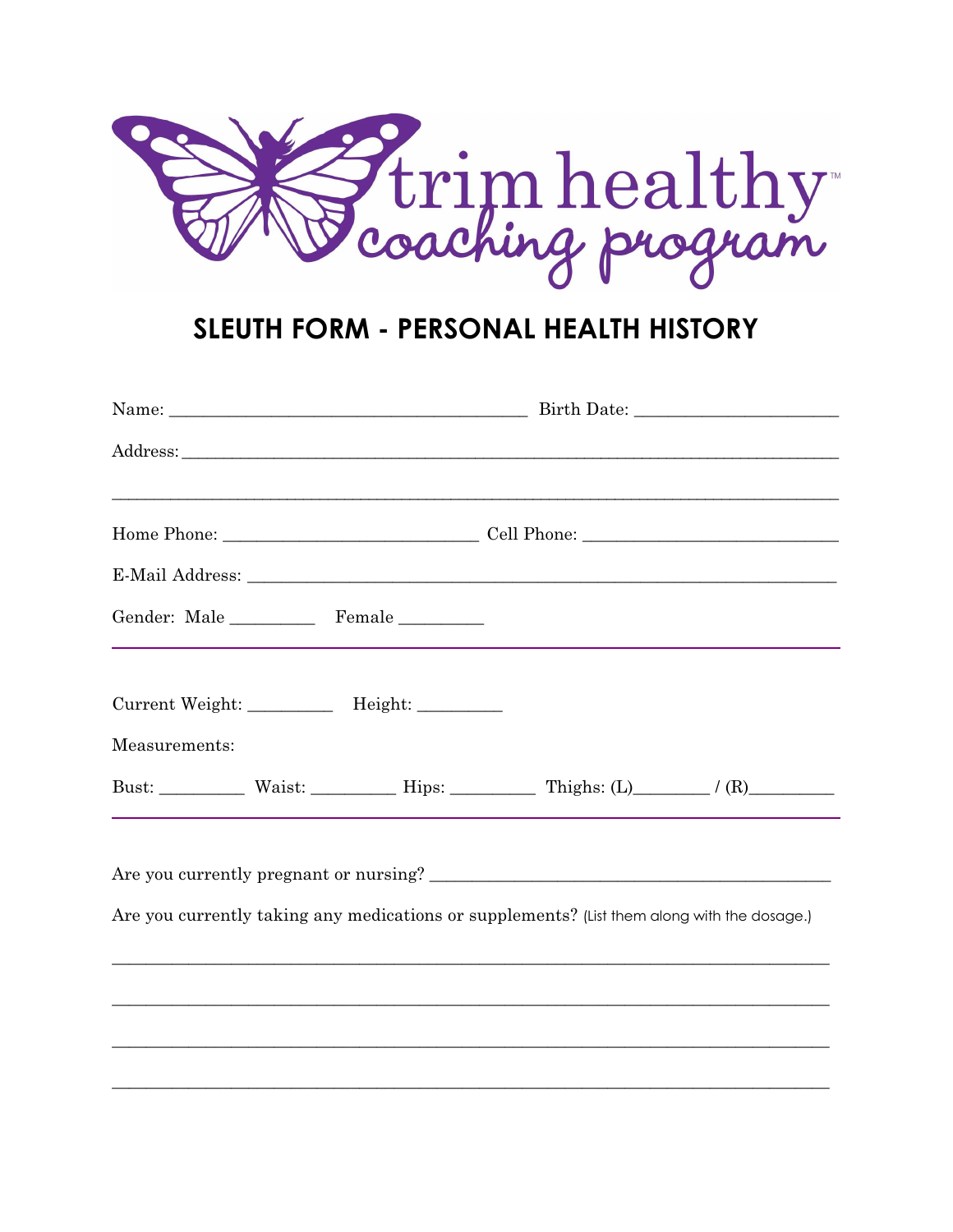## **DO YOU HAVE NOW, OR HAVE YOU IN THE PAST:**

(Please specify or circle those that apply.) (Yes) (No)

| A chronic illness or condition |  |
|--------------------------------|--|
| Elevated blood pressure        |  |
| Muscle, joint, or back pain    |  |
| Diabetes or Metabolic Syndrome |  |
| Thyroid condition              |  |
| Polycystic Ovarian Syndrome    |  |
| Hormone imbalances             |  |
| Adrenal fatigue                |  |
|                                |  |
|                                |  |
|                                |  |
|                                |  |

## **DO YOU EXPERIENCE ANY OF THESE SYMPTOMS:**

|     | (Please circle those that apply.)                                     | (Yes) | (N <sub>O</sub> ) |
|-----|-----------------------------------------------------------------------|-------|-------------------|
| 1.  | Severe fatigue or loss of energy                                      |       |                   |
| 2.  | Weight gain, difficulty losing weight                                 |       |                   |
| 3.  | Depression and depressed mood                                         |       |                   |
| 4.  | Joint and muscle pain, headaches                                      |       |                   |
| 5.  | Dry skin or brittle nails                                             |       |                   |
| 6.  | Brittle hair, itchy scalp, or hair loss                               |       |                   |
| 7.  | Irregular periods or PMS symptoms                                     |       |                   |
| 8.  | Constipation or diarrhea                                              |       |                   |
| 9.  | Puffiness in the face and/or extremities                              |       |                   |
| 10. | Elevated levels of LDL (the "bad" cholesterol) and heightened risk of |       |                   |
|     | heart disease                                                         |       |                   |
|     |                                                                       |       |                   |
|     |                                                                       |       |                   |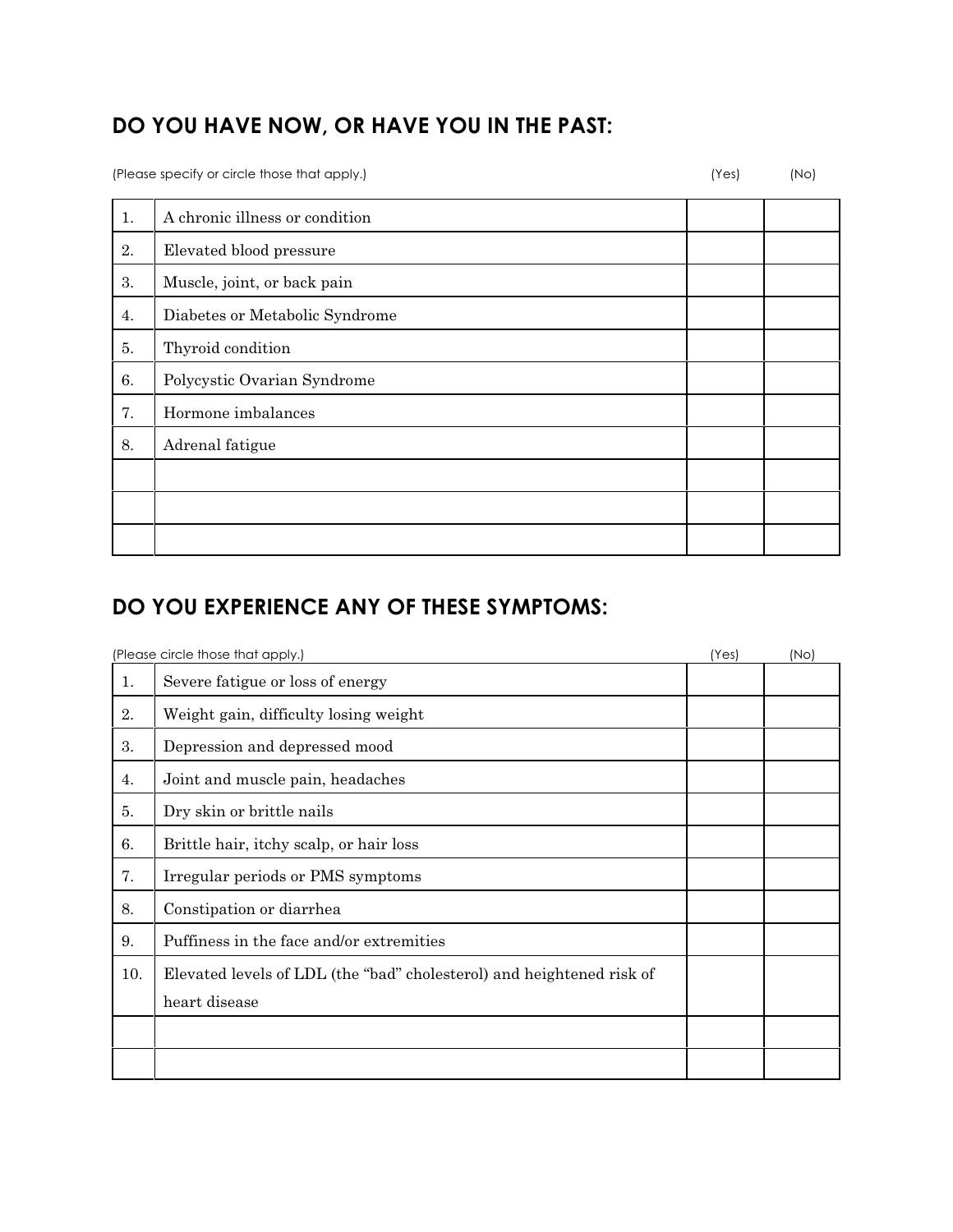## **EXERCISE AND DIET HISTORY:**

| 1. | Are you currently involved in a regular fitness program? If so, describe:<br><u> 1989 - Andrea Santa Andrea Santa Andrea Santa Andrea Santa Andrea Santa Andrea Santa Andrea Santa Andrea San</u>   |
|----|-----------------------------------------------------------------------------------------------------------------------------------------------------------------------------------------------------|
| 2. | Are you involved in physical activities of daily living (walking, gardening, etc.)? If so,<br>what type and how often?                                                                              |
| 3. | <u> 1989 - John Harry Harry Harry Harry Harry Harry Harry Harry Harry Harry Harry Harry Harry Harry Harry Harry H</u><br>What weight loss programs have you participated in over the last 10 years? |
| 4. | Would you characterize yourself by always trying a new diet or weight loss program?                                                                                                                 |
| 5. | What is your weight loss or gain history over the last 10 years?                                                                                                                                    |
| 6. | How old were you when you started your first weight loss diet plan?                                                                                                                                 |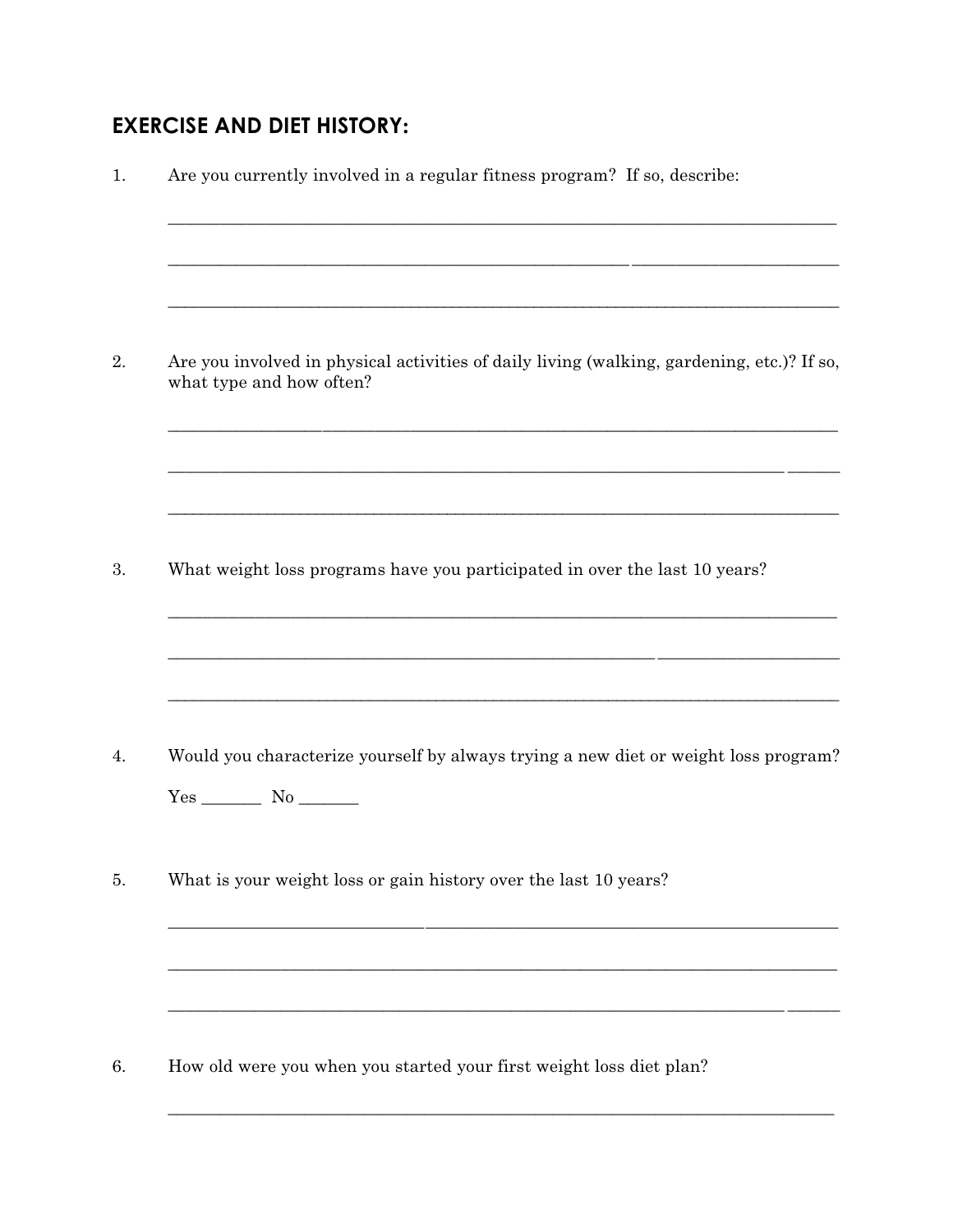## **PERSONAL GOALS:**

Long Term Goals: (Where do you want to be in 12 months?)

| 1.<br><u> 1989 - Johann John Stone, mars et al. (1989)</u>                                                                  |  |
|-----------------------------------------------------------------------------------------------------------------------------|--|
| 2.<br><u> 1989 - Johann Stoff, Amerikaansk politiker (* 1905)</u>                                                           |  |
| 3.<br><u> 1989 - Johann Stoff, deutscher Stoffen und der Stoffen und der Stoffen und der Stoffen und der Stoffen und de</u> |  |
|                                                                                                                             |  |
|                                                                                                                             |  |
| <b>Short Term Goals:</b>                                                                                                    |  |
| 1.<br><u> 1989 - Andrea Santa Andrea Andrea Andrea Andrea Andrea Andrea Andrea Andrea Andrea Andrea Andrea Andrea Andr</u>  |  |
| 2.<br><u> 1989 - Johann John Stoff, deutscher Stoffen und der Stoffen und der Stoffen und der Stoffen und der Stoffen u</u> |  |
| 3.<br><u> 1989 - Johann Stoff, amerikansk politiker (* 1908)</u>                                                            |  |
|                                                                                                                             |  |
|                                                                                                                             |  |
| Weight Loss Goal: (Keep in mind this is a lifestyle approach and not a race.)                                               |  |
| Clothing Size Goal:                                                                                                         |  |
|                                                                                                                             |  |
| <b>Health Goals:</b>                                                                                                        |  |
|                                                                                                                             |  |
|                                                                                                                             |  |
|                                                                                                                             |  |
|                                                                                                                             |  |
|                                                                                                                             |  |
| <b>Additional Goals:</b>                                                                                                    |  |
|                                                                                                                             |  |
|                                                                                                                             |  |
|                                                                                                                             |  |
|                                                                                                                             |  |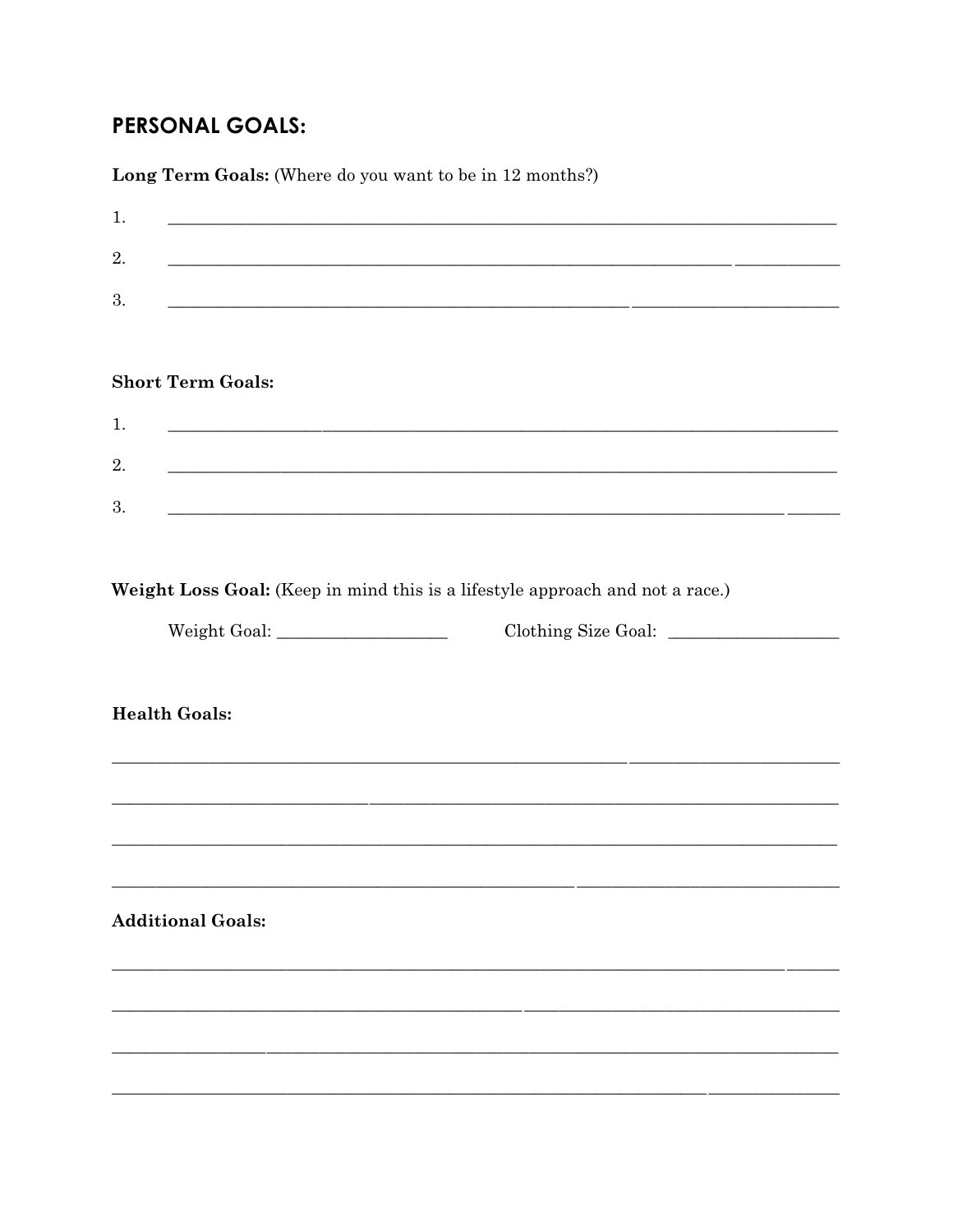### **COACHING INFORMATION:**

Why did you seek out a Trim Healthy Coach?

What are the top 3 things you want/need from your Trim Healthy Coach?

| - 63<br>4 |  |
|-----------|--|
| റ<br>ಲ    |  |

What are your hindrances (if any) to losing weight, implementing the Trim Healthy Mama Plan, or falling short of your goals?

|                            |  |  |                                      | What Trim Healthy Mama resources do you have access |  |  |  |  | to? |
|----------------------------|--|--|--------------------------------------|-----------------------------------------------------|--|--|--|--|-----|
| Original THM book          |  |  | Trim Healthy Table                   |                                                     |  |  |  |  |     |
| Trim Healthy Plan book     |  |  | Trim Healthy Membership site         |                                                     |  |  |  |  |     |
| Trim Healthy Mama cookbook |  |  | THM Official Facebook support groups |                                                     |  |  |  |  |     |
|                            |  |  |                                      |                                                     |  |  |  |  |     |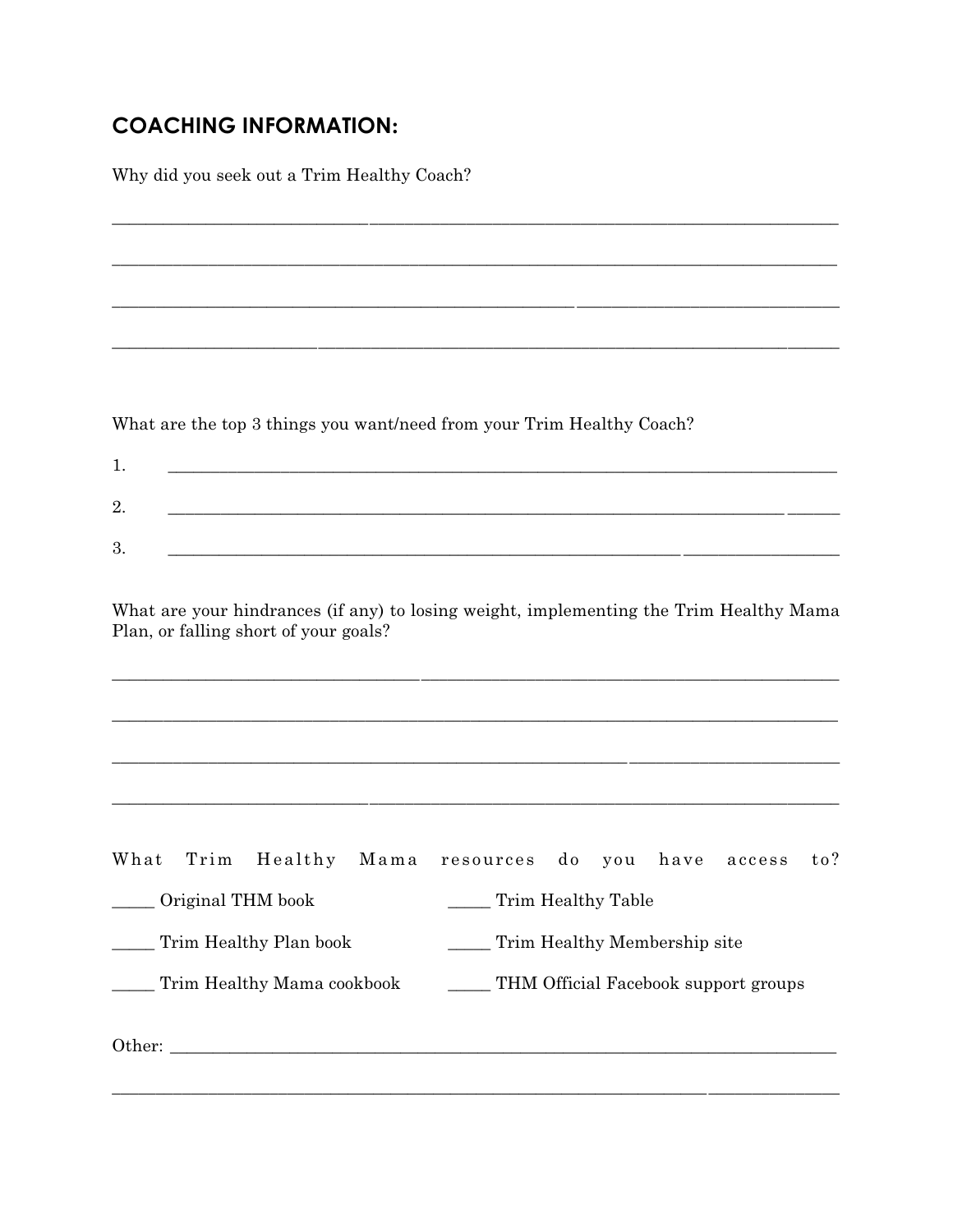#### **PERSONAL SUPPORT:**

Do you feel your family and friends support your decision to improve your health?

Do you have a spouse, family member, or friend following the THM Plan? Please specify:

How would you prefer to connect with your coach? (Please indicate your preference.)

<u> 1990 - John Harry Harry Harry Harry Harry Harry Harry Harry Harry Harry Harry Harry Harry Harry Harry Harry H</u>

Home Phone: Cell Phone: Email: In Person:

How often would you prefer to connect with your coach?

Weekly: \_\_\_\_\_\_\_ Bi-weekly: \_\_\_\_\_\_\_ Monthly: \_\_\_\_\_\_

#### **HOW ARE YOU BEST SUPPORTED?**

(Example: Gentle nudging, "hard" pushes, or somewhere in between.)